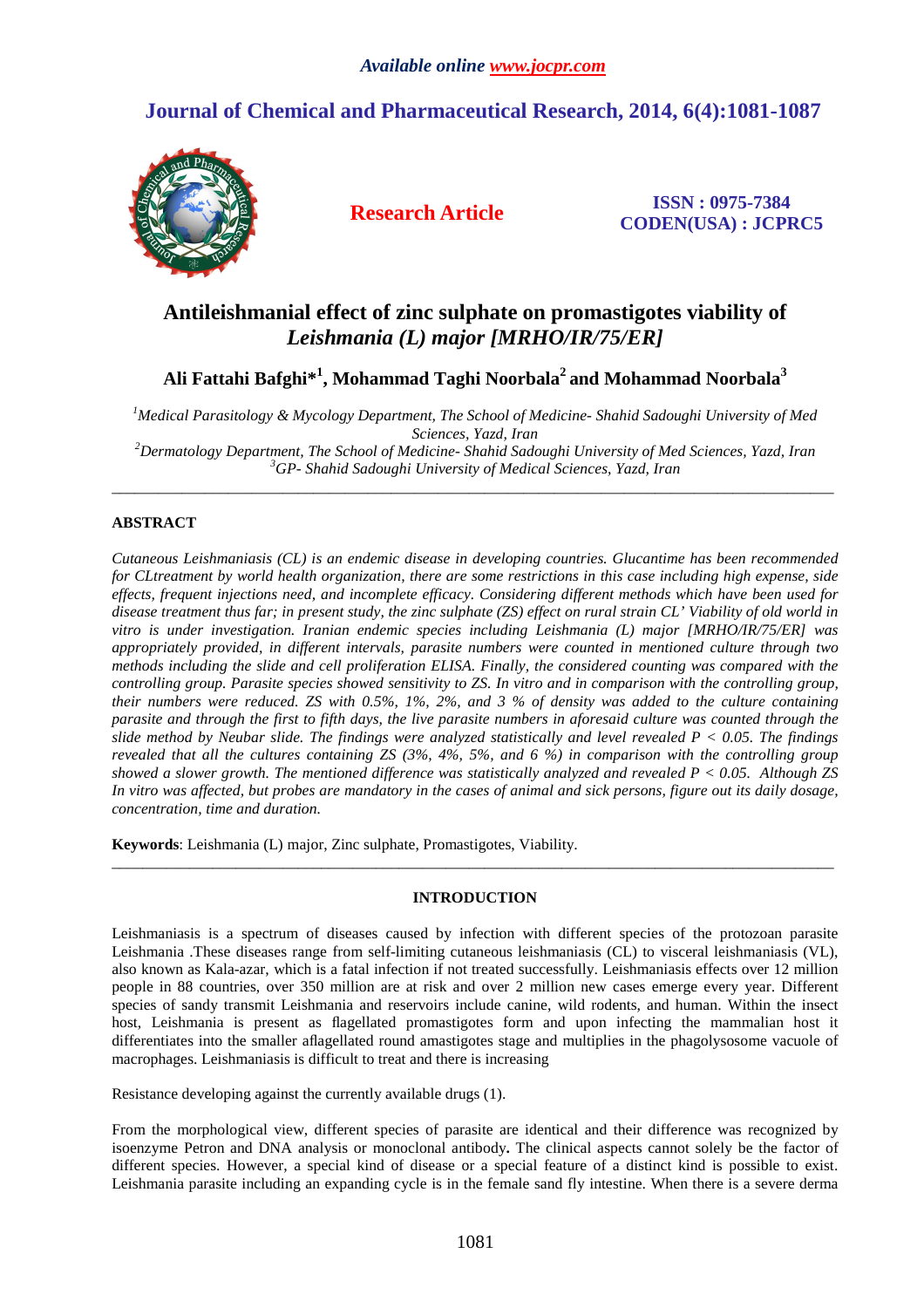infection in vertebrate host, amastigotes form of the parasite exists in reticulocyes cells and leads to necrosis of mononuclear ells. The parasite shape is cyclical or orbital and its length without flagellate is 2-3 micrometer. In Romanofsky staining, Kineoplast cell is to be deeply colorful and results in a particular view of organism. Leishmaniasis kind exists in sand fly body and culture in the form of promastigotes that is able to move and has a anterior flagellate. Sand flies live in hot and wet areas which are close to costs in rodents nest and trees holes. The infection transference is started with sand fly bite typically during the night and in open area. The parasite is zoophilic, and usually one type of parasite lives in the body of one or some kind of a vertebrate animal which is named as a reservoir host. Human is called as an accidental host; however, he can be a reservoir host in facing with anthroponotic kind. Germane to the mentioned evidence, the geographical expansion of Leishmaniasis occurs in special climates (2, 3, and 4). Although infection is in the forms of CL and visceral Leishmaniasis in human, some visceral Leishmaniasis infection making can lead to skin complications. In south and center of the America, skin complications of Leishmaniasis Braziliensis parasite are probable to suffering and they can result in Mucal or mucocutaneous Leishmaniasis. Mucal suffering in other Leishmaniasis species is relatively rare (5). Up to now, various treatments have been done that none of them has absolute outcomes. Owing to the restrictive nature of the disease, in final step the completion of cell immune system leads to the sore recovery. Incubation and clinical period are too unstable, and from one to some month changes. The evaluation of used healing drugs' results is too difficult and it is in need of scientific and standard methods in which are rarely used and most of the time sore recovery is reported as a result of drug effect. Antileishmanial activities of ZS have been reported recently. ZS has been investigated many times in the forms of oral and local injection through sore related to human and it shows the relatively positive results but the results have been too various. Owing to the mentioned factors, in the first phase, the following were investigated: the effect of drug on different species of parasite in in vitro with different dosages and different methods and intervals, and then the drug effect in vivo and finally the mentioned effect on human. And in the final step, there was a hope to find a more influential treatment for the disease. It is necessary to mention that immunotherapy methods and newer probes to prepare the vaccine are in the process, but the acceptable results have not been reported yet. Antileishmanial As a result of an attempt to establish a link between CL and different gradients ZS cultured and their antimicrobial properties have also been examined in vitro. The aim of the study was the efficacy of ZS on Urban and rural strains CL' viability of old world in vitro (6, 7, 8, 9).

*\_\_\_\_\_\_\_\_\_\_\_\_\_\_\_\_\_\_\_\_\_\_\_\_\_\_\_\_\_\_\_\_\_\_\_\_\_\_\_\_\_\_\_\_\_\_\_\_\_\_\_\_\_\_\_\_\_\_\_\_\_\_\_\_\_\_\_\_\_\_\_\_\_\_\_\_\_*

## **EXPERIMENTAL SECTION**

The present study is experimental (laboratory-trail) which it was conducted in several phases.

A. The preparation of parasite

Leishmania (L) major strains promastigotes (PMs) were obtained from the medical parasitology department, School of medical sciences, Tehran Tarbiat Modares University. And it was proliferated in NNN and RPMI<sub>1640</sub> with high density as follows:

In short, the mentioned parasite in accordance with Fattahi et al was proliferated (Fattahi et al, 2003)**.** Leishmania (L) major strain (MRHO/IR/75/ER) was maintained in BALB/c mice. Amastigotes were isolated from mice spleens, and then transformed to PM in Novy-Nicolle-Mac Neal (NNN) medium. Subsequently then supplemented with, the third passage PM from NNN medium were progressively adopted to RPMI 1640 media(gibco)were increasingly implemented to RPMI <sub>1640</sub> supplemented with antibiotics, glutamine and FCS(complete medium) penicillin(100 U/ml), streptomycin(100  $\mu$ g/ml) and 20% heat-inactivated fetal calf serum(FCS)at 25°C (10).

#### B. Zinc Sulphate preparation

ZS heptahydrate ZnSO4. 7H2O (BDH) was dissolved in dis- tilled water in known concentration and autoclaved at 121oC for 20 min before use. Melamine antimonite: ampoules of melamine antimonite (Glucantime®) purchased from Spica, France were used.

- C. Parasite counting
- 1. The slide method

A fixed initial density of the parasites was transferred to screw-capped vials containing 5 ml of RPMI  $_{1640}$  with different densities of 0.5%, 1%, 2% and 3% of ZS and melamine antimonite added and for each density three vials were chosen; in addition, each run also included a control vial. The vials were then incubated at 26°C for PM respectively. On the next four days, the cultures were counted. A 1:10 dilution in saline along with the appropriate dye was prepared. The PM permeable to the blue dye died while viable ones exclude the dye (11). The chamber of a Neubauer slide was charged and number of organisms in 16 small corner squares was counted. The total number per ml  $=N$  (counted) x 10 (number in 1 mm3 x 103 number 1 ml) x 10 (dilution factor). The LD50 was calculated according to the method of Hearly (12). This method was first described by Sharquie (13). A modified method was used in the present study and results obtained were compared with gained ones by the previous method. Of L major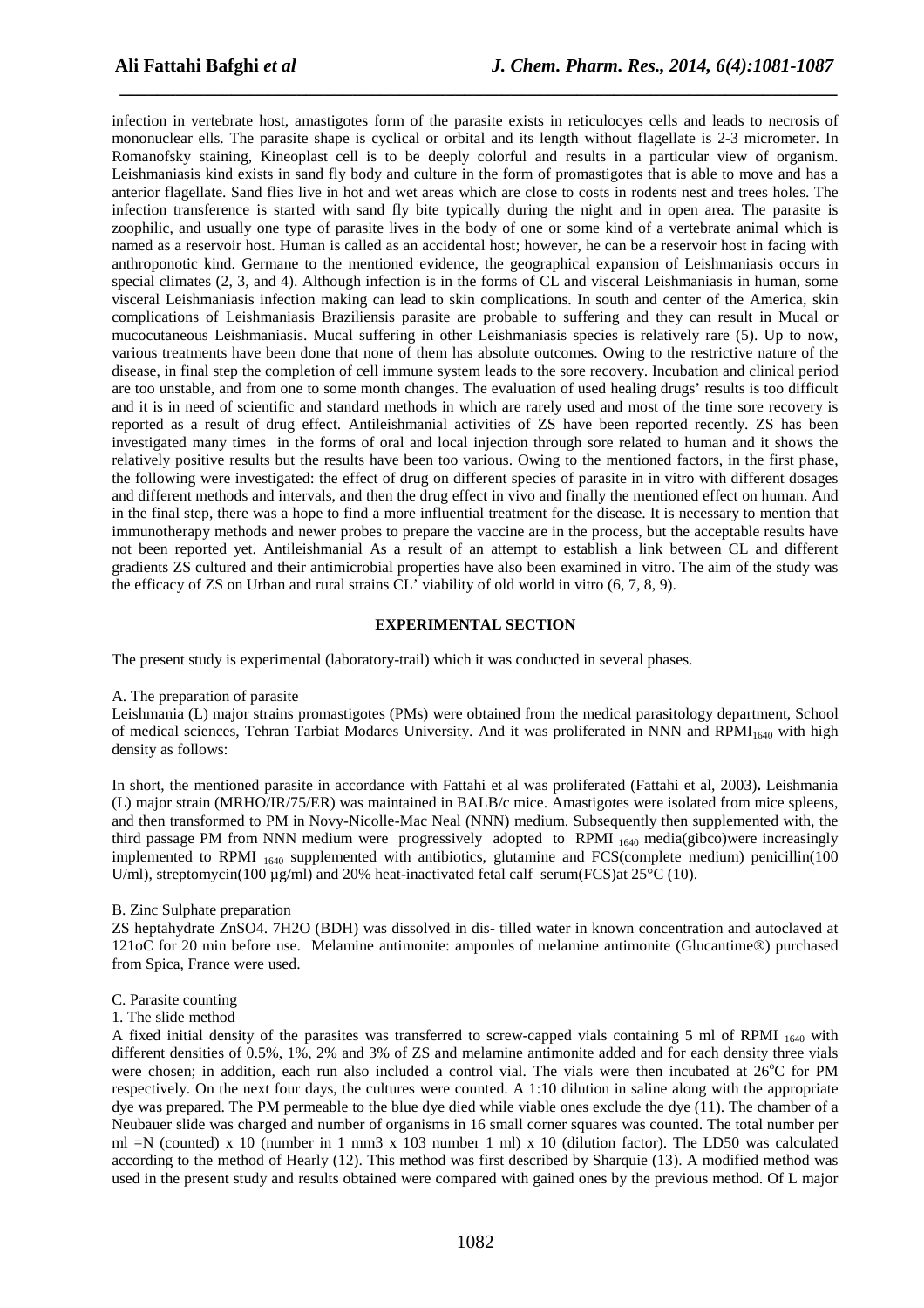were used. The appropriate dye was added to a dilution of the parasites growing on liquid medium. Trypan blue 0.4% was used for PM. One drop containing the parasites was put on a slide along with a drop of a drug solution and covered by a cover slip. The slides were examined under the light microscope and the percentage of stained parasites was noted. Normal saline was used as a control (14, 15, 16, and 17).

*\_\_\_\_\_\_\_\_\_\_\_\_\_\_\_\_\_\_\_\_\_\_\_\_\_\_\_\_\_\_\_\_\_\_\_\_\_\_\_\_\_\_\_\_\_\_\_\_\_\_\_\_\_\_\_\_\_\_\_\_\_\_\_\_\_\_\_\_\_\_\_\_\_\_\_\_\_*

2. The cell proliferation ELISA, Nrdu (Chemiluminescent) Method

The cell proliferation ELISA was performed as elucidated by Roche Diagnostics GmbH Roche Applied Science 68298 Mannheim Germany (Version march 2005, Cat. No. 11 669 915 001) that in brief is:

1- A fixed initial density of the parasites was transferred to screw-capped vials containing 5 ml from liquid medium with different densities of 0.5%, 1%, 2%, 3%,4%,5% and 6% ZS and melamine antimonite were added and each density was done in triplicates. Each run also included control.

2- The cell proliferation ELISA, Nrdu (Chemiluminescent) method was conducted in accordance with Kit instruction (18). And then, all the data were collected to be analyzed through statistical procedures.

D. Data Analyses

0

500

Data are expressed as Mean  $\pm$  SEM of lesion's diameter and animal's weight, and were statistically analyzed by multivariate tests for analyzing the effect of time within-subjects and multiple comparisons test for comparing the variables between groups. In this study,  $p < 0.05$  was considered as the significant level.

## **RESULTS**

Lethal Dose  $50(LD_{50})$  of ZS and Glucantime studied on  $L(L)$ .major PMs and identified it.

The LD<sub>50</sub> for ZS was 221.9 mg/ml or 44.4 mg/ml of Zn++ if calculated for zinc (Table1). Comparing the effect of zinc to that of the pentavalent antimony com- pounds the  $LD_{50}$  for antimony is 334.7 mg/ml Sbv (Table1).

**Table 1. The LD50 of zinc and pentavalent antimony against of Leishmania (L) major [MRHO/IR/75/ER] PMs**



**Fig.1 The LD50 of Zinc and Glucantime against Leishmania (L) major [MRHO/IR/75/ER] & tropica PMs** 

Zn++ Glucantim

 Effect of ZS against Leishmania (L) major [MRHO/IR/75/ER] of PMs –Table and Fig. 2 shows the effect of different concentrations of (ZS) on PMs of Leishmania (L) major [MRHO/IR/75/ER]. Zinc, in geometrically increasing concentrations, dose dependently inhibited the growth of Leishmania (L) major PMs according of days.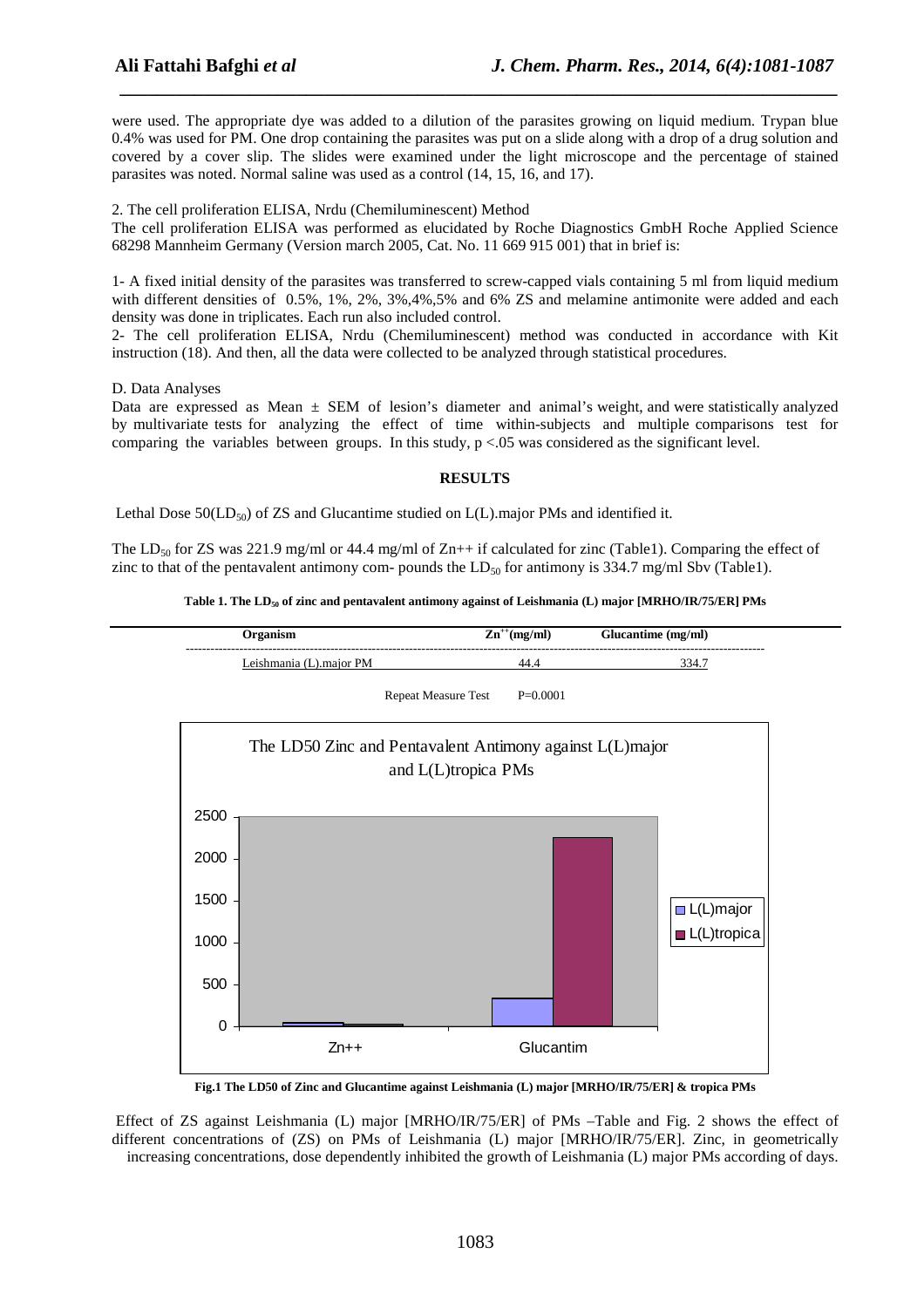#### **Table 2. Mean Frequency of Viability PM of L (L) major[MRHO/IR/75/ER] in culture according to ZS gradients in due times comparing with control group by the slide**

*\_\_\_\_\_\_\_\_\_\_\_\_\_\_\_\_\_\_\_\_\_\_\_\_\_\_\_\_\_\_\_\_\_\_\_\_\_\_\_\_\_\_\_\_\_\_\_\_\_\_\_\_\_\_\_\_\_\_\_\_\_\_\_\_\_\_\_\_\_\_\_\_\_\_\_\_\_*



Covariates appearing in the model are evaluated at the following values: time0 = 36.6667

#### **Fig.2 Mean Frequency of Viability PM of L (L) major[MRHO/IR/75/ER] in culture according to ZS gradients in due times comparing with control group by the slide**

**Table 3. The effect of ZS on Rural Strain of Cutaneous Leishmaniasis, Viability of Old World In Vitro** 

| <b>Gradients</b><br><b>Species</b> | 0.5                               |                                |  |  |       | <b>Control</b> |
|------------------------------------|-----------------------------------|--------------------------------|--|--|-------|----------------|
| $L(L)$ major                       |                                   | $0.14067$ $0.12367$ $0.1173$ 3 |  |  | 0.092 | 0.16733        |
|                                    | Repeat measure $P$ -value < 0.003 |                                |  |  |       |                |

The results were statistically analyzed Repeat measure test showed that ZS significantly reduced the growth of Leishmania (L) major [MRHO/IR/75/ER] in comparison with the control group. To study the effect of various concentrations of ZS on viability Leishmania major [MRHO/IR/75/ER] results with four different concentrations of the test without a control group (repeated measure) were treated with  $(P-value = 0.003)$  showed a significant increase in the of the drug (ZS) parasite development is decreased and the concentration is greater inhibitory effect on parasite growth is greater (Table no.3).

### **Table 4.Staining mean of Urban PMs in Culture on Cell Proliferation, ELISA Method**

| <b>Species</b>                 | $L(L)$ major      |
|--------------------------------|-------------------|
| <b>Zinc Sulphate gradiants</b> | $Mean \pm SD$     |
| Control                        | $0.167 \pm 0.005$ |
| 0.5%                           | $0.140 \pm 0.003$ |
| 1%                             | $0.123 \pm 0.006$ |
| 2%                             | $0.117 \pm 0.004$ |
| 3%                             | $0.092 \pm 0.006$ |
| Kruskal Wallis Test            | $P-value = 0.009$ |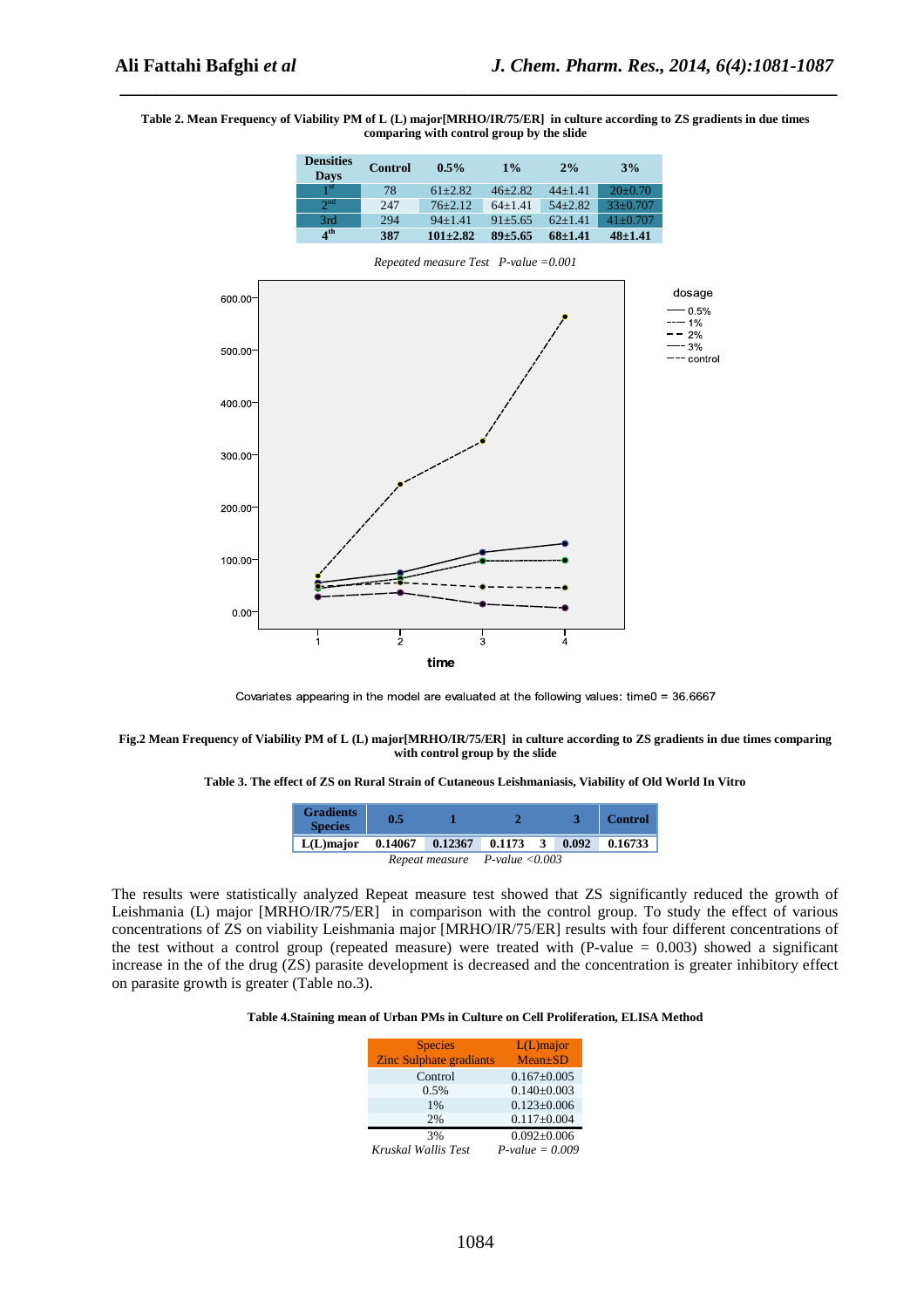The comparison of optical density mean in the case of parasite in the culture among different densities was conducted by Kruskal-Wallis Test and it showed p-value =0.009 in Leishmania(L) major[MRHO/IR/75/ER] in which it was a statistically significance among different densities and controlling group. The ELISA, findings with different densities of ZS without considering the controlling group was investigated. It means with the increase in density, the inhibition effect on the parasite was faced an increase (Table and Fig. no 4).

*\_\_\_\_\_\_\_\_\_\_\_\_\_\_\_\_\_\_\_\_\_\_\_\_\_\_\_\_\_\_\_\_\_\_\_\_\_\_\_\_\_\_\_\_\_\_\_\_\_\_\_\_\_\_\_\_\_\_\_\_\_\_\_\_\_\_\_\_\_\_\_\_\_\_\_\_\_*



**Fig 3. Staining mean of Rural PMs in Culture on Cell Proliferation, ELISA Method** 

The ZS Effect on Urban strain CL' Viability of old world in vitro was under investigation, and then in different intervals, parasite numbers were counted in mentioned culture through two methods including the slide and cell proliferation ELISA, NRDU (Chemiluminescent).

Results of the present study clearly indicate that ZS inhibits the growth of Promastigotes Leishmania (L) tropica in vitro. Not many report about the effect of Glucantime, expect of (19). That agree with the result of present study and however the other pentavalent antimony compounds was reported to have low activity against Leishmania (L) major PMs in vitro (20). Since parasites infect in the form of intracellular amastigotes, it might be argued that promastigotes are of limited value to study drugs in vitro. About mechanism of the antileishmanial effect of ZS, I am well known that ZS plays an important role in specific metaloenzye systems concerned with nucleic acid and protein synthesis (21). Furthermore zinc has been reported to inhibit DNA polymerase of herpes simplex virus (22). Therefore, we may speculate that a very probable site of action of zinc is on some enzymes concerned with nucleic acid metabolism (23).

#### **DISCUSSION**

Different methods to cure Leishmaniasis have been recommended that most of them have been topical and systemic treatments(24, 25, 26). The pentavalent Antimony compounds have been posed since 1940 for systemic treatment and the pentavalent Antimony compounds have been used as the first priority in treatment since 1984. The mentioned drug is relatively expensive and leads in severe side effects. Ignoring the considered issues, there are many cases of inefficacy in wound recovery. Owing to the reason, various drugs have been used so far including sodium colored and ZS. The first report of 2% ZS efficacy is related to the study of Sharquie and al azzawi 1996 (27) A study in 1998, in which Leishmania (L) major and Leishmania (L) tropica was proliferated in vitro and then the effect of different ZS from 0.02 to 2 % in comparison with the control group revealed a decrease in parasite proliferation**.** After that ZS with densities of 100 to 400 ml in kg were given to the mice. The results showed that the drug-taker group in comparison with nondrug-taker one suffered less and the disease deterioration was less, too. The anti-leishmaniasis of ZS is not completely clear. The manifest point is the role of ZS in different enzymes which interfere in DNA and proteins synthesis. 32 Furthermore, it was reported that zinc can deactivate DNA enzyme of Herpes virus. 33 Thus it is more probable that the zinc effect domain is in enzymes which play role in Nucleic acids metabolism. Due to the mentioned fact they cause the parasite proliferation stop in vitro.The present study showed the direct effect of drug on parasite. The conduct of more precise studies for exact effect mechanism of drug is mandatory, though. Following the study Sharque et al who reported the drug effect in animal model, a probe in 33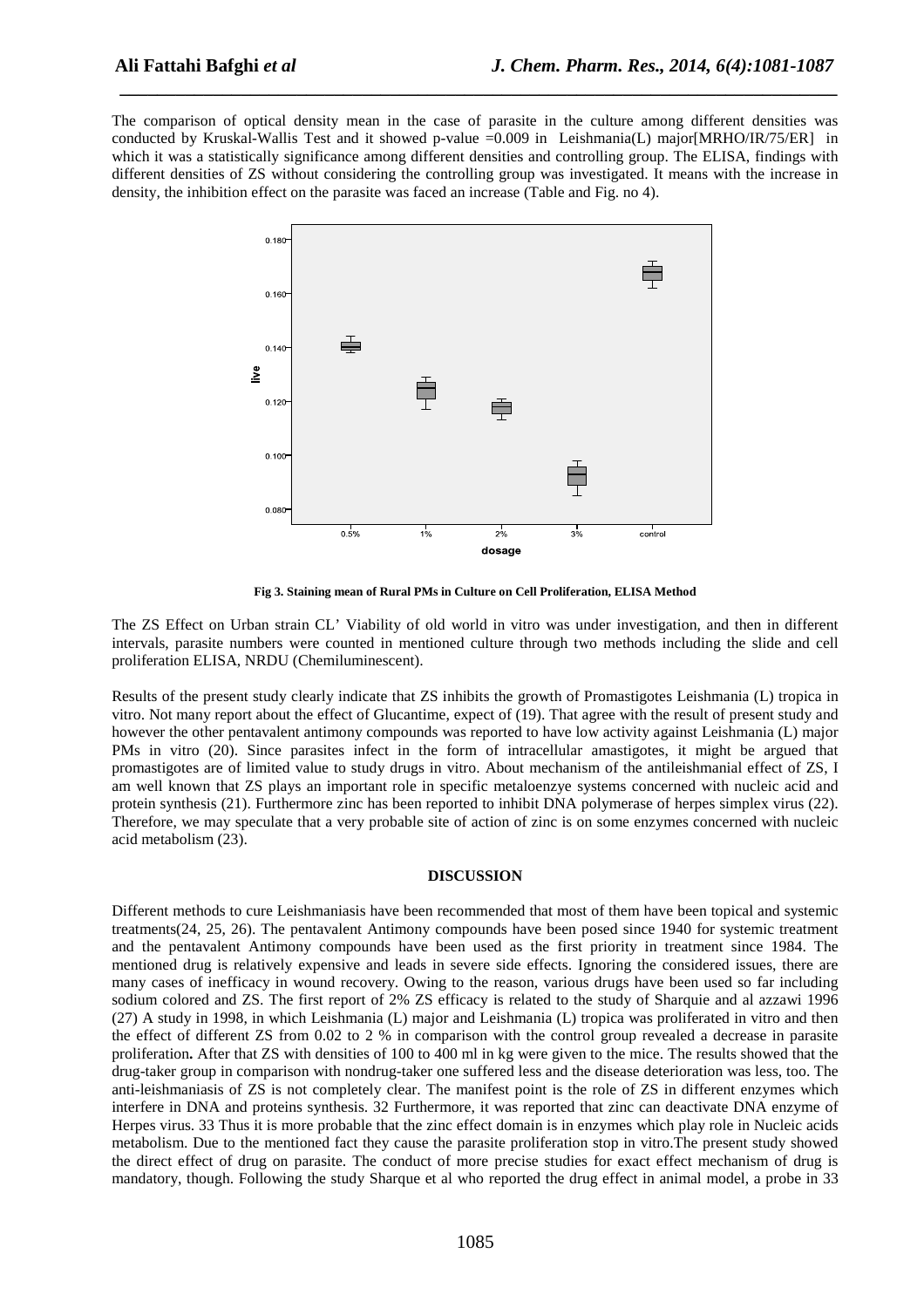mice were affected by Leishmania (L) major and then they were divided into three groups by random. First group was received 0.35 ml/kg selonid sodium for 30 days, second group received 2 mg/kg zinc ZS for 30 days, and third group received 10 ml/kg distilled water (control group). All the groups received 60 mg/kg standard Glucantime injection for 14 days. The size of wound in Selonid sodium was bigger, in second group it stopped but any significant difference between ZS group and distilled water one was not observed. The findings of the study showed that ZS has not significant effect on disease control in laboratory animals. Owing to the said issue, the reduplication of experiments in the case of drug effect on parasite in vitro was needed. Many researchers have focused on the drug effect on human beings. A Study used ZS through injection in animate wound and reported the positive results. 63 leishmaniasis-suffered persons were divided into 4 groups by random. Three groups received 2% ZS, 7% colored sodium, and antimony injection into the wound, respectively. Fourth group who was the control one received no treatment. At the end of 45-day treatment, the results revealed that the first three groups obtained comparable treatment outputs and 94.8 % ZS showed the best recovery. In the other study, 104 patients diagnosed with Leishmania (L) major were divided into four groups. Three groups received oral dosages of 2.5, 5, 10 ml/kg, and fourth group which was the control one did not receive any treatment. All the patients were observed for 45 days, and finally the results showed that clinical and laboratory recovery in the groups of 2.5, 5, and 10 was 83.9, 93.1, and 96.9, respectively. None of patients in control group showed any healing. The obtained result emphasized on the efficacy of oral ZS as an appropriate and harmless in Leishmaniasis treatment. The findings of mentioned studies which were conducted in Iraq showed the positive effect of the drug; in addition, the studies of drug effect on parasite in vitro and animal model were conducted in this country; in contrast, many probes were conducted in Iran which did not report the drug efficacy. A study was conducted by [Yazdan panah et al 2007] in Mashhad to observe the efficacy of oral zinc sulphate on Leishmaniasis. 31 patients were cured by 10 mg/kg oral ZS during 45 days. 22 patients completed the treatment and only two of them showed perfect recovery. Healing worth of oral ZS in Cutaneous Leishmaniasis treatment was assessed as insignificance by conductors (28). Other study was conducted [Iraji et al 2004] in Isfahan, Iran. In this study 104 patients suffered from severe Leishmania (L) tropica participated and were divided into two groups by random. One group received 2% ZS and the other received antimony during 6 weeks. 66 patients (35 persons form antimony group and 31 persons from ZS completed the treatment. The recovery percent in antimony group was 60% and in ZS group was 83.8%. In the end, the conductors came to this conclusion that the injection of 2% ZS into wound can be the alternative treatment for Cutaneous Leishmaniasis (29). Other study was conducted [Firooz et al 2005]. 72 patients suffered from severe Urban CLwere selected and divided into two groups. One group received ZS and the other one received Glucantime injection weekly. 35 patients (13 persons from zinc sulphate group and 22 ones from Glucantime) completed the treatment. The perfect recovery was observed one week after the treatment completion in 2 and 19 patients in two groups, respectively (30 The findings revealed that the ZS injection in comparison with Glucantime had fewer effects (31). Various studies emphasized on the effect mechanism of ZS on laboratory animal and human being in the case of its role in the change of immune response. The shortage of this component changes the immune response of a cell from Th1 toward Th2 i.e. humeral immune response. Considering the fact that the Th1 immune response leads in the production of say to such as IL2 and gamma-INF which in the control of virus infections and other inside-cell pathogens in comparison with Th2 response is more effective (32). Also, the ZS role in determining molecule construction of Leishmaniolysin in which in joining and entering the Leishmaniasis parasite in white cells interfere is important 35. In myriad probes, the realities were reported in the case of the low level of zinc serum, selenium and iron accompanying with a decrease in related enzymes activity such as glutathione peroxides and katalaz (33, 34).Two other studies focusing on the dogs suffered from Leishmaniasis and human beings suffered from Leishmaniasis showed the low level of zinc and iron and other cytokines related to these components (35). The mentioned difference was statistically analyzed and revealed  $P < 0.05$ . In the present study, zinc sulphate with high density (3-6 %) showed a high capability in inhibition of parasite proliferation in vitro and with density increase the mentioned effect was escalated regularly.

*\_\_\_\_\_\_\_\_\_\_\_\_\_\_\_\_\_\_\_\_\_\_\_\_\_\_\_\_\_\_\_\_\_\_\_\_\_\_\_\_\_\_\_\_\_\_\_\_\_\_\_\_\_\_\_\_\_\_\_\_\_\_\_\_\_\_\_\_\_\_\_\_\_\_\_\_\_*

## **CONCLUSION**

Considering the made compound safeness in comparison with Glucantime, its use possibility in the treatment of species, Leishmania(L)major, is not far to reach**.** Although zinc sulphate in vitro was affected, but probes are mandatory in the cases of animal and sick persons, figure out its daily dosage, concentration, time and duration.

#### **Acknowledgements**

The authors give thanks to all people who have assisted the experimental procedure especially to Mrs.Mahin Ghafourzadeh Msc on Medical Parasitology and Marziyeh Beigom Modarres Sanavi expert of laboratory technology department and to the research deputy of Yazd Shahid Sadoughi University of Medical Sciences, the sponsor of this research for their help and suggestion.